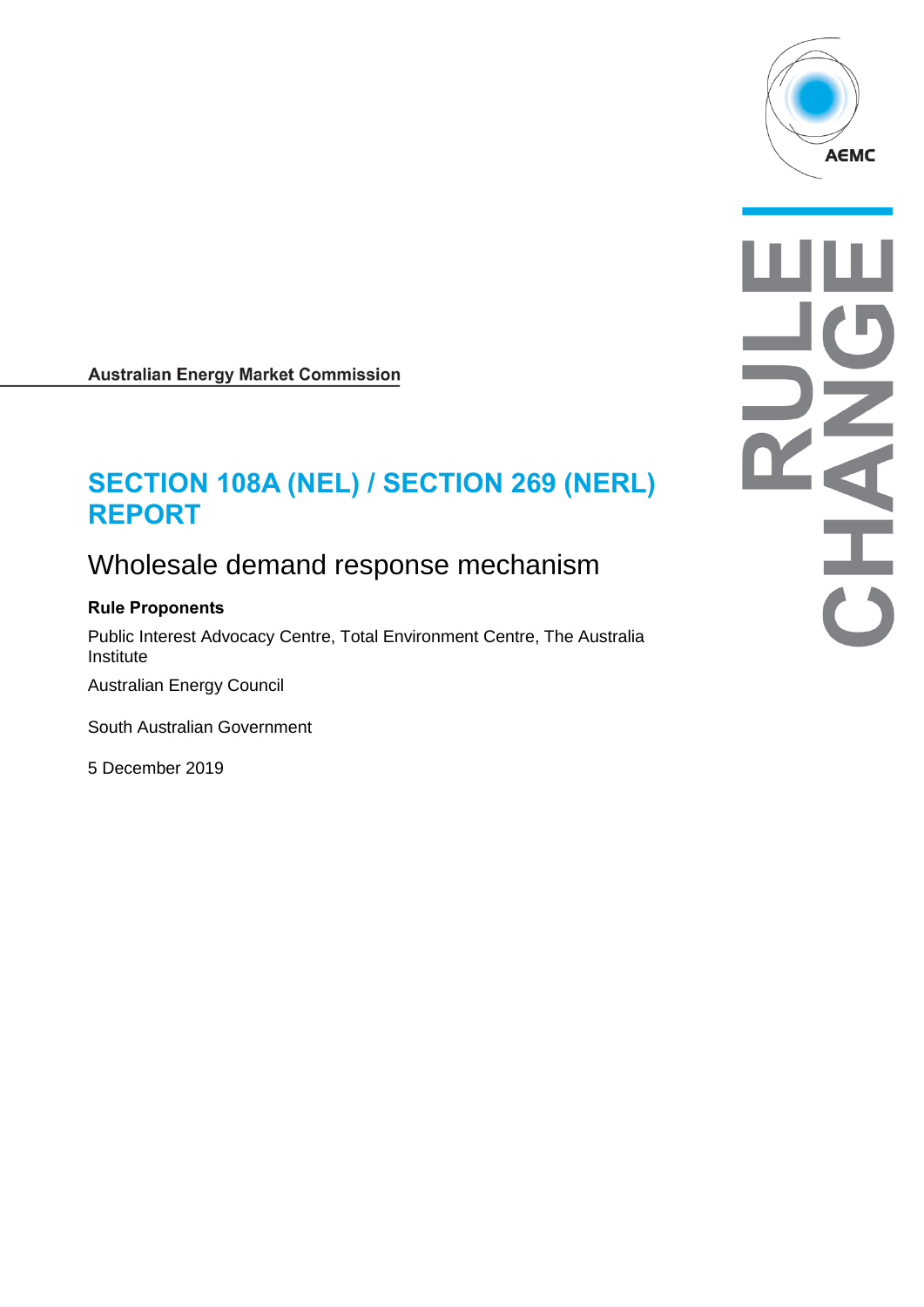### **Purpose of report**

The Australian Energy Market Commission (Commission) is required under section 108A of the National Electricity Law (NEL) and section 269 of the National Electricity Retail Law (NERL) to publicly report on rules not made within 12 months of the publication of the notification of the commencement of the rule change process.

This report relates to the *Wholesale demand response mechanism* rule change project (reference ERC0247) and the *Wholesale demand response mechanism (retail)* rule change project (reference RRC0023).

#### **Background**

On 15 November 2018, the Commission commenced consultation on three rule change requests submitted by the Public Interest Advocacy Centre, Total Environment Centre and the Australia Institute; the Australian Energy Council; and the South Australian Government all seeking to facilitate wholesale demand response in the national electricity market (NEM).

The proponents submitted three proposals for the Commission's consideration:

- A wholesale demand response mechanism: a mechanism that would allow third parties to offer demand response into the wholesale electricity market in a transparent, scheduled manner.
- A wholesale demand response register: a proposal that would introduce an obligation for retailers to negotiate in good faith with third parties looking to provide wholesale demand response through a register.
- A separate wholesale demand response market: a proposal for the introduction of a transitionary, separate market for wholesale demand response.

We received 38 formal submissions as part of the first round of consultation. We considered all issues raised by stakeholders in submissions.

#### **Reason for the final rule determination not being made within 12 months**

On 7 February 2019 the Commission extended the period of time for making the draft determination to 18 July 2019 and extended the period of time for making a final determination until 14 November 2019. The Commission determined that an extension was necessary as:

- The Commission received three related rule change requests. These rule change requests presented different proposals all seeking to facilitate wholesale demand response in the NEM. Each proposal was complex and required considerable stakeholder engagement.
- Sufficient time was needed for developing a draft and final rule that would (if made) make significant amendments to the NER.

The extended timeframe also enabled the Commission to consult extensively with stakeholders on the issues raised in the rule change request, specifically to:

- hold a public forum on 5 March 2019
- convene a technical working group comprising of experts from consumer groups, large consumers, network businesses, retailers, technology providers, market bodies and AEMO. Three technical working group meetings were held prior to publication of the draft determination
- hold numerous other bilateral meetings on aspects of the rule change request.

On 18 July 2019, we published a draft rule and draft determination. The Commission received two requests, from ENGIE and SIMEC Energy, to hold a pre-final rule determination hearing in relation to the draft determination. The hearing was held on 6 August 2019. The Commission also held two stakeholder consultation workshops on the draft determination on 16 August and 22 August 2019.

We received 40 formal submissions as part of the second round of consultation.

On 10 October 2019, the Commission extended the time for making a final rule and final determination for the *Wholesale demand response mechanism* rule change request until 5 December